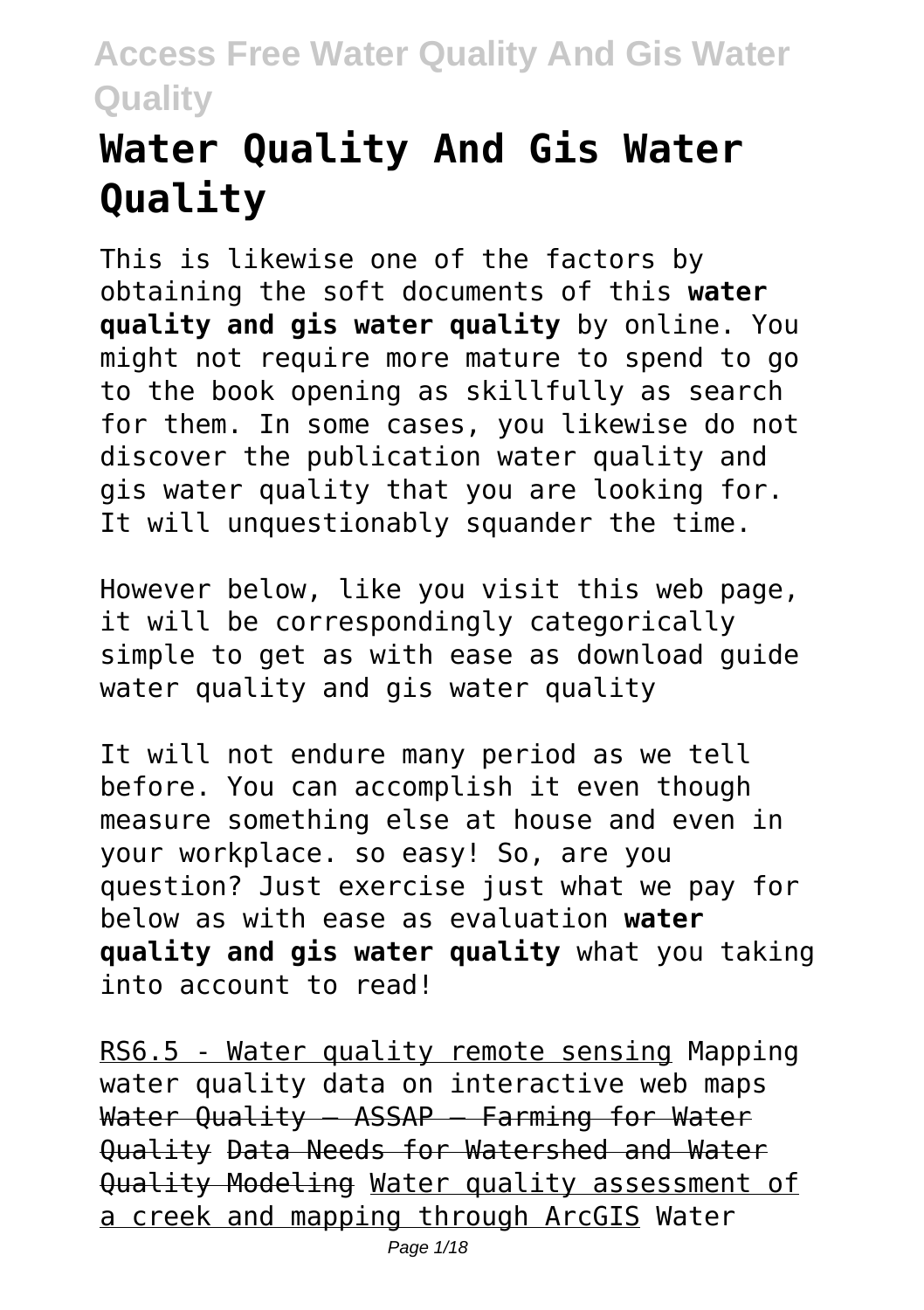Quality Index Groundwater Quality Analysis with OGIS3 Tutorial- Case Arsenic in California *Assessment of Key Ground Water Quality Parameters and Their Mapping Using GIS in Central Brahmaputra Water Quality Index: A Brief Overview Water Quality and Quantity* Water Quality Workshop - Jan Heijs Presentation Introduction to Water Quality modeling WATER our most precious resource *Water Quality Monitoring* Qual2k: How to download and start using it How to use Google Maps to find what watershed you live in GROUND WATER POTENTIAL ZONE MAPPING **BOD (biological oxygen demand) - The water quality indicator** Water Quality Indicators Notes

Water Quality Testing MethodsWater One® Services – Digital Water Management *AHGW: Creating Water Level Maps* Hydrological analysis and modeling of water quality *What should I do for my GIS project? Full Video How to create an app for field surveying of crop water productivity with FAO WaPOR data? Jungle Boek | Liedje: Helder Water Bij De Bron | Disney BE* #4 Water Quality Lecture *Water Quality Variables* Environmental Guidelines for Water Quality Management Protecting Distribution System Water Quality *Water Quality And Gis Water* Through integrating remote sensing data with Geographic Information Systems (GIS), an advanced approach to study water quality issues is possible. Traditional water quality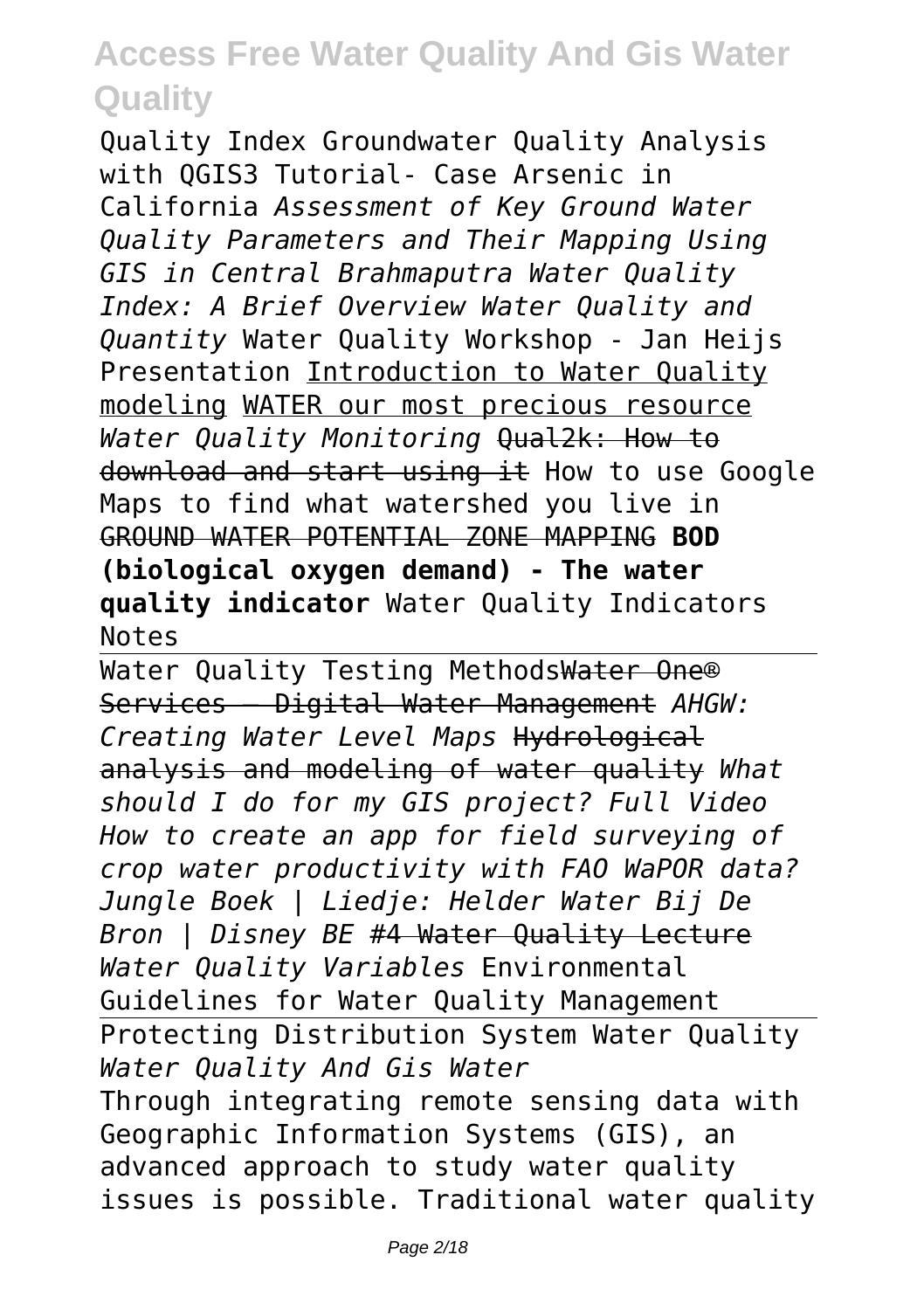assessment and...

*(PDF) Water quality management using GIS and RS tools* GIS is a powerful tool for developing solutions for water resources, such as assessing water quality and managing water resources on a local or regional scale. Hydrologists use GIS technology to integrate various data and applications into one, manageable system. There are various categories of GIS for water resources.

*GIS Applications in Water Resources and Environmental ...*

This data set provides the water quality classifications of New York State's lakes, rivers, streams and ponds, collectively referred to as water bodies. All water bodies in the state are provided a water quality classification based on existing, or expected best usage, of each water body or water body segment.

#### *NYS GIS Clearinghouse - NYS Dept. of Environmental ...*

Using GIS to Inform and Manage Water Quality Improvement Actions. Water Quality Data Collection. Everything begins with collecting water quality data. Ecology maintains the Environmental Information Management (EIM) system that houses all of the data (water, soil, air , and other types of environmental measurements) collected by Ecology and many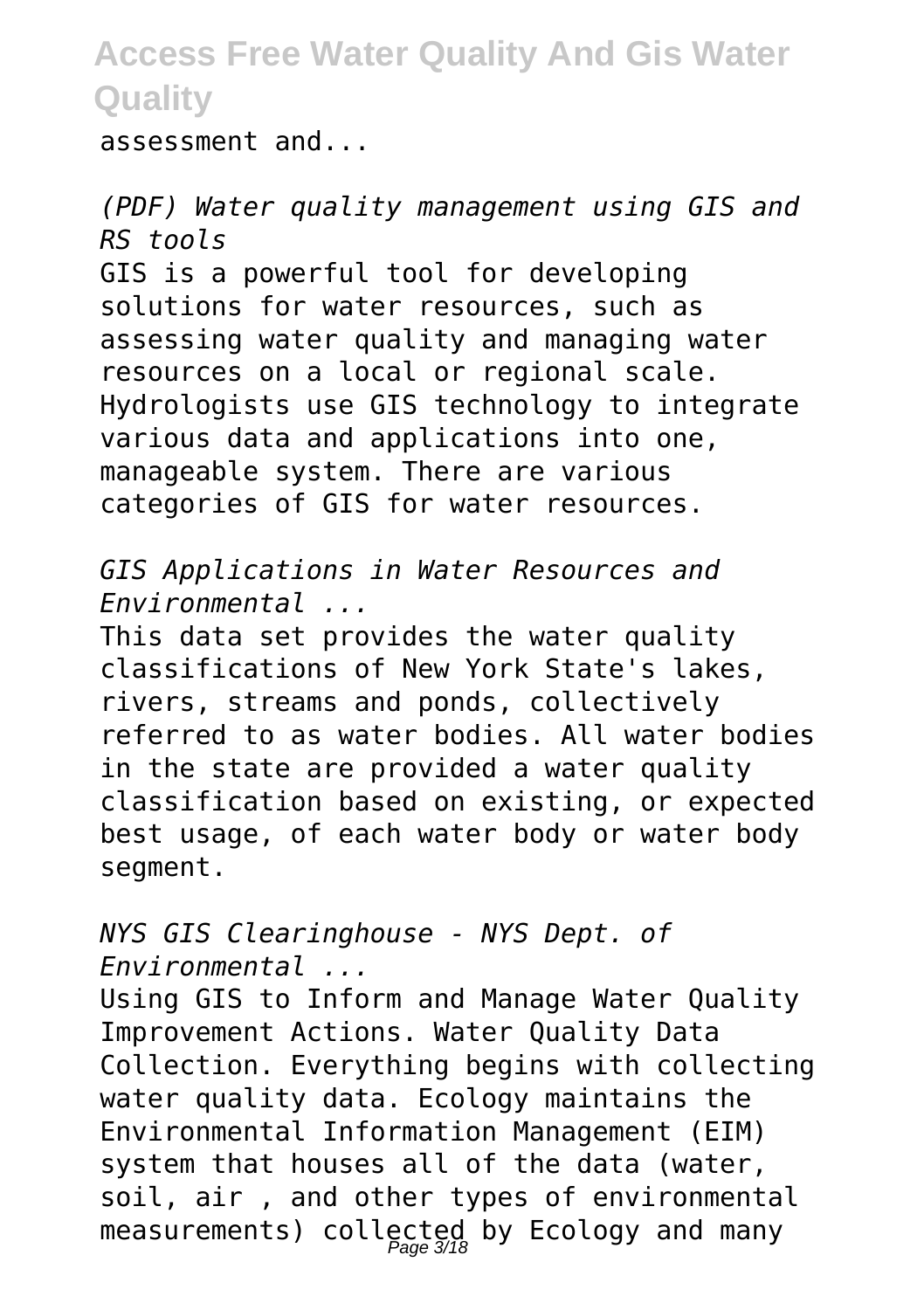other stakeholders throughout Washington State, and allows a user to query water quality data using a web form as well as the EIM Map Viewer.

*Using GIS to Improve Management of Water Quality ...*

The U.S. Geological Survey's (USGS) National Water Information System (NWIS) data include a variety of water quality data collected at streams, lakes, wells and springs. NWISWeb is the public portal. Current and historical data can be retrieved for specific ground and surface water sites by state, river basin, county or watershed.

#### *Drinking Water Data - New York State Department of Health*

The Water Data for the Nation discrete sample data base is a compilation of over 4.4 million historical water quality analyses in the USGS district data bases through September 2005. The discrete sample data is a large and complex set of data that has been collected by a variety of projects ranging from national programs to studies in small ...

*USGS Water-Quality Data for New York* Monitoring of ambient water quality is critical to Nassau County because groundwater is its sole source of drinking water. Up-todate knowledge of groundwater quality will provide the NCDPW and water purveyors Page 4/18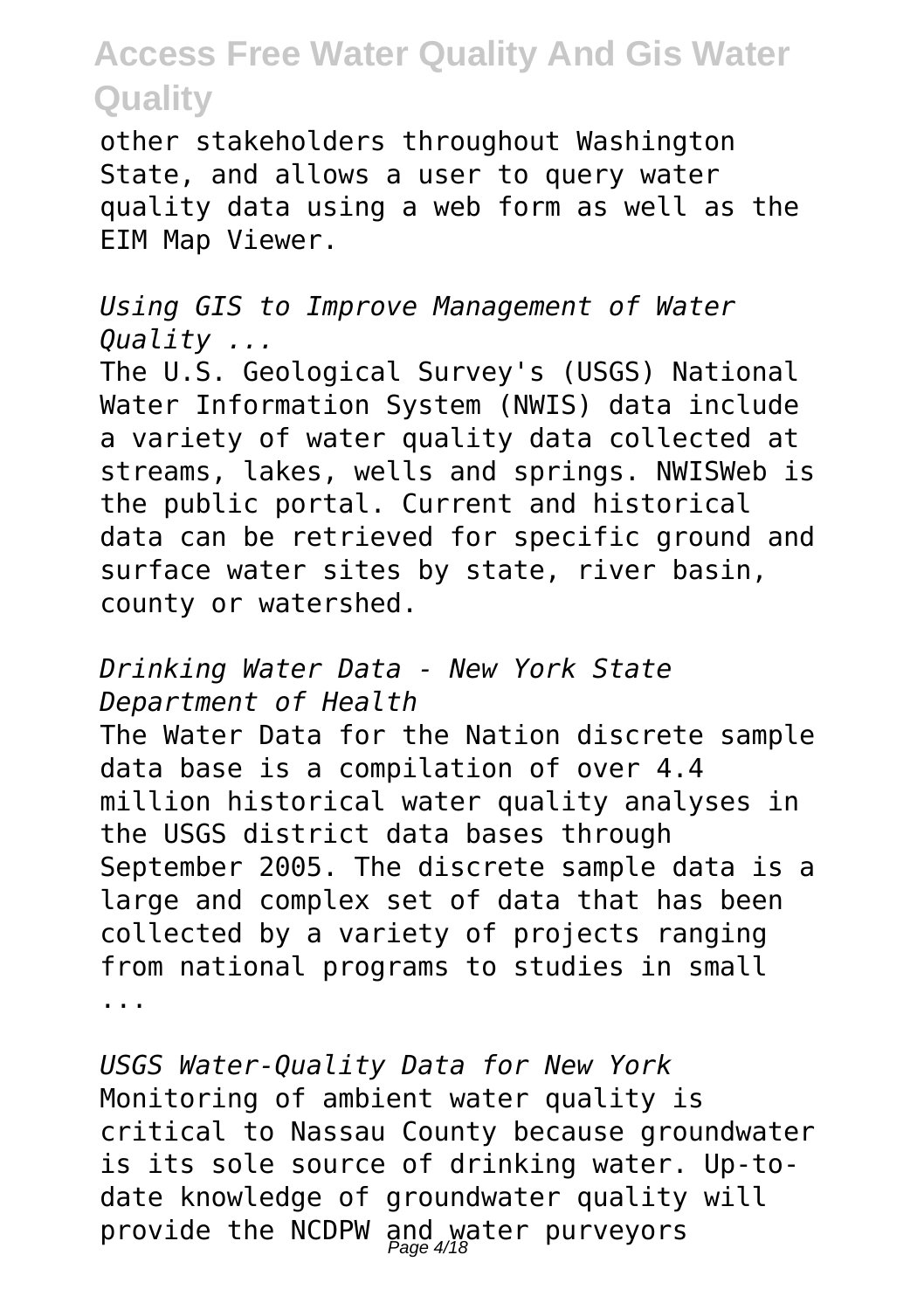throughout Nassau County with the ability to evaluate and manage the resource.

#### *Groundwater-Quality of Nassau County, Long Island, New York*

We collect and evaluate water quality monitoring data on rivers, streams, lakes, estuaries and coastal waters, and report the water quality assessments to the public. NYSDEC also conducts targeted research projects focusing on specific waterbodies, contaminants, pollution sources and water quality trends.

#### *NYS Water Quality*

The Water Supply System is comprised of 19 reservoirs and three controlled lakes and spreads across a 2,000-square-mile watershed. The watershed is located in portions of the Hudson Valley and Catskill Mountains, with areas that are as far as 125 miles north of New York City.

#### *Water Supply - DEP*

Intelligent water management begins with GIS. ArcGIS software gives water utilities advanced mapping & spatial analytics to better protect water supplies to deliver safe drinking water.

*GIS for Water | Intelligent Water Systems Start Here* High levels of nutrients from agricultural runoff cause imbalances in dissolved oxygen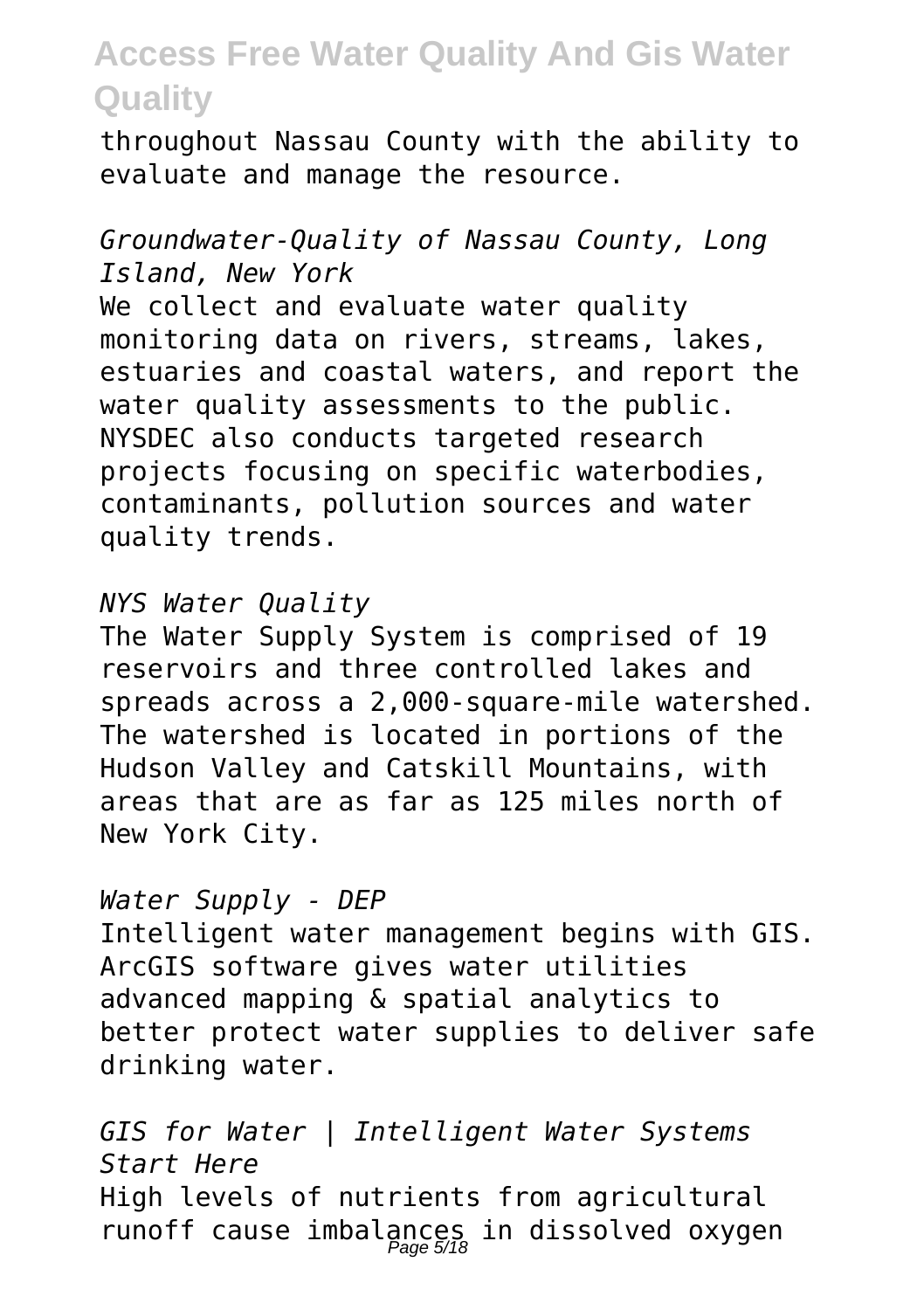levels across Chesapeake Bay. Using the Geostatistical Wizard, you'll interpolate water quality point measurements collected in estuaries and create and compare the resulting dissolved oxygen level layers for the summer of 2014 and 2015.

#### *Model water quality using interpolation | Learn ArcGIS*

Description. Geospatial data for EPA's Office of Water Programs, including 303 (d) Impaired Waters, 305 (b) Waters As Assessed and Total Maximum Daily Loads (TMDLs) are available as prepackaged national downloads or as more current GIS web and and data services. EPA provides WATERS geospatial data in a variety of formats including Geographical Information Systems (GIS) compatible shapefiles and geodatabases, as well as ESRI and OGC web mapping services.

*WATERS Geospatial Data Downloads | Water Data and Tools ...* Water Quality Status application is a configuration of ArcGIS Web AppBuilder that can be used by the general public to understand water quality conditions along a waterway and obtain information about water activities in the area. Water Quality Status is typically used by natural resource departments or other state government agencies responsible for regulating water quality.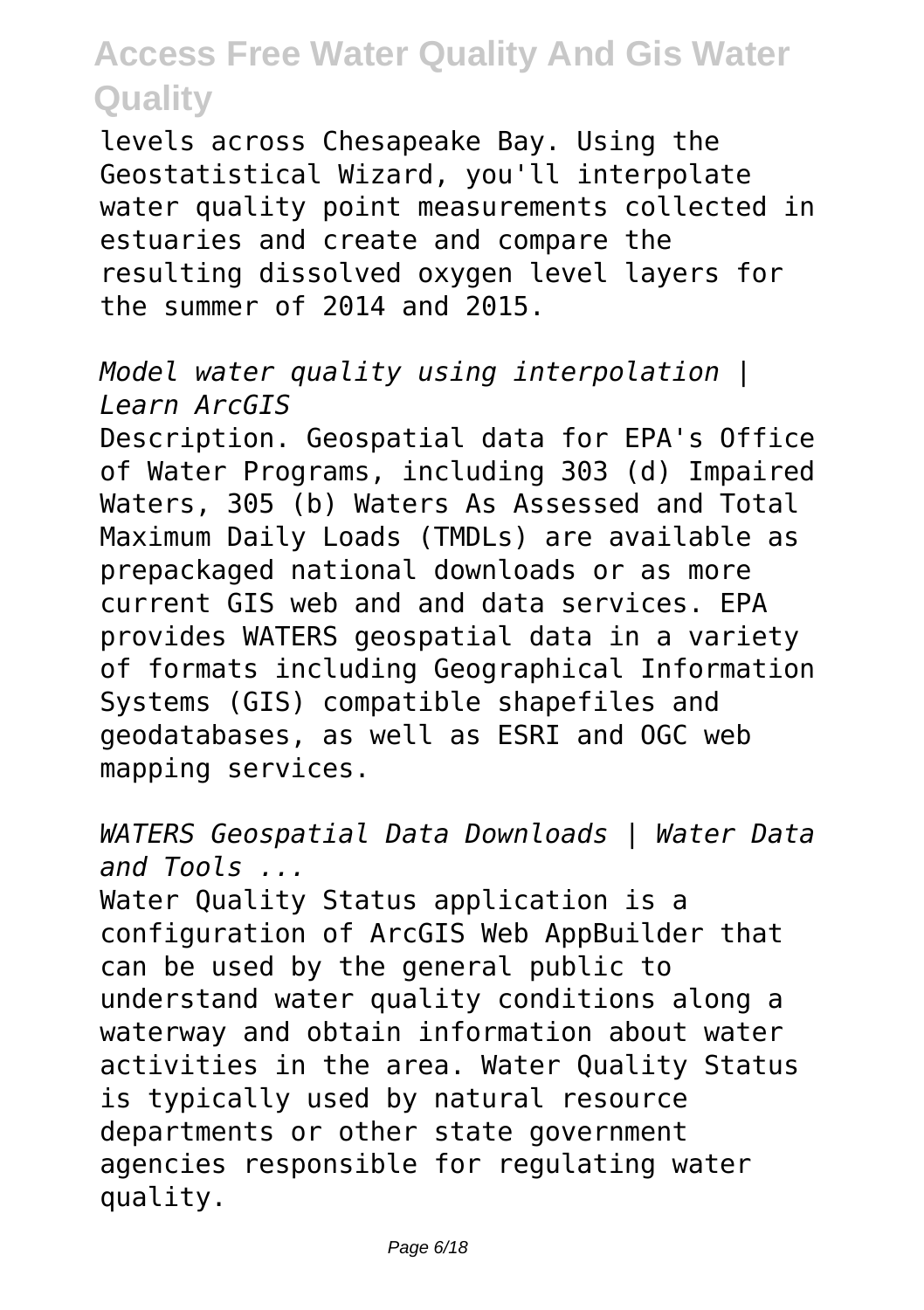*Water Quality Status | ArcGIS Solutions* Ensuring access to a clean, reliable water source is critical. Use ArcGIS software to help understand impacts to the natural system and preserve water quantity and quality.

*GIS for Water Resources | Ensure Access to Clean, Reliable ...*

GIS has been used to efficiently parameterize input data of various hydrologic and water quality models to represent spatial and temporal characteristic of factors affecting hydrologic components (surface, subsurface, groundwater, etc.) and pollutant generation (nonpoint pollution) and transport with water via surface or infiltration, thus flowing into streams.

*Water | Special Issue : GIS-Based Hydrology and Water ...* Water Quality Control Division (WOCD)GIS data. 2020 spatial representation of stream segmentation (Zip file with ArcGIS geodatabase). Map of stream segmentation (ArcGIS online map). Map of outstanding waters (ArcGIS online map). 2018 inventory of outstanding waters (Zip file with ArcGIS shapefiles). Explanation of stream segment 8 character description.

*Clean water: GIS maps | Department of Public Health ...* John P Wilson, Helena Mitasova, and Dawn Wright. INTRODUCTION. Water resource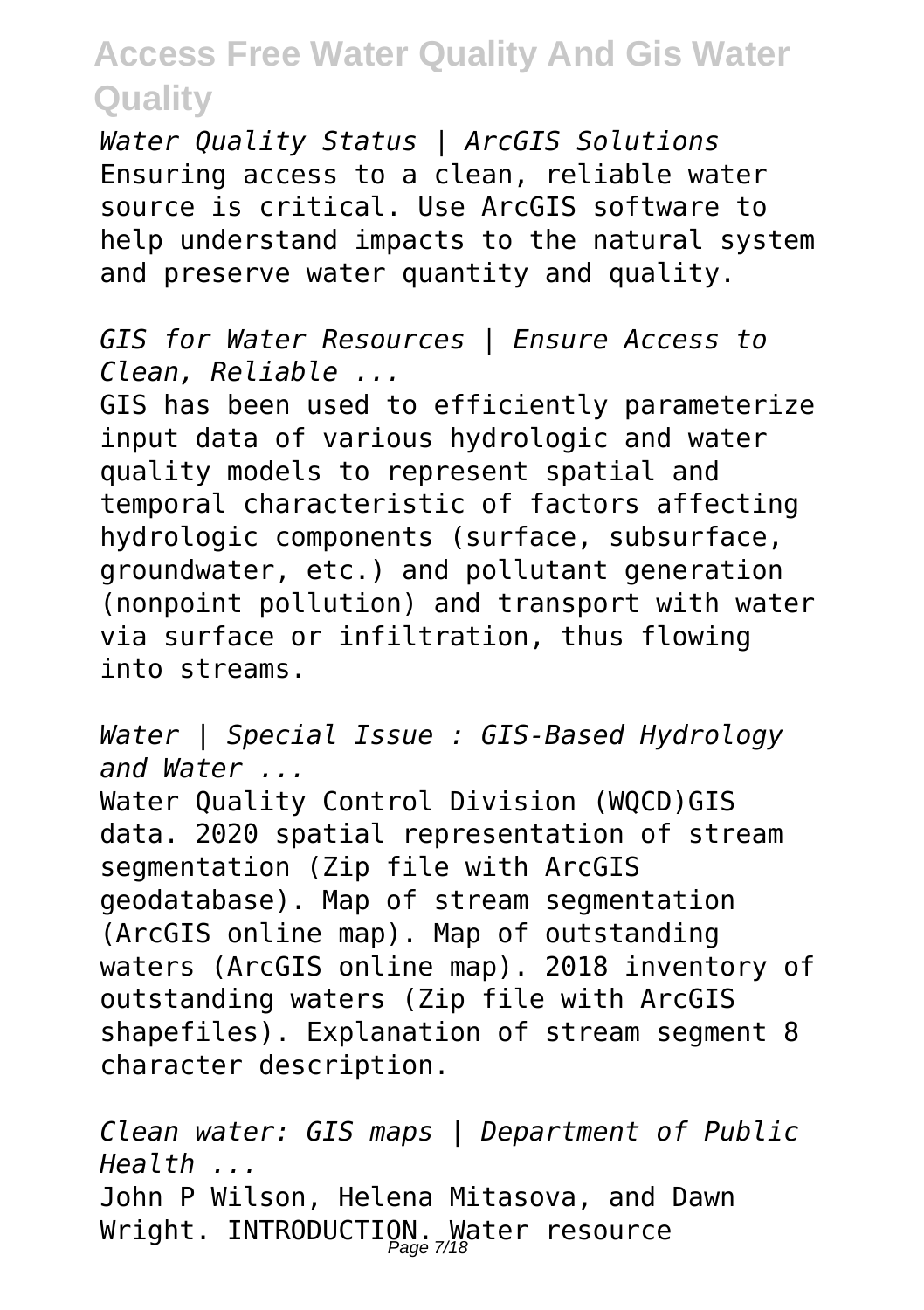applications of GIS are concerned with the hydrologiccycle and related processes. They are multi-faceted because: (1) many of the problemsinvolve interactions between the hydrosphere, atmosphere, lithosphere, and biosphere; (2)solutions must serve competing groups of users; and (3) many of the important hydrologicprocesses have local, regional, national, and global dimensions (Naiman et al 1997;National Research ...

*Water Resources Applications of GIS* Surface water quality data, monitoring sites, data management procedures, maps, and GIS data related to surface water quality. Texas Water Quality Integrated Report. Formerly called the "Texas Water Quality Inventory and 303(d) List," the Integrated Report evaluates the quality of surface waters in Texas, and provides resource managers with a tool for making informed decisions when directing agency programs.

*Water Quality Data and Reports - Texas Commission on ...*

Water Quality And Gis Water Quality GIS is an excellent teaching tool for introducing and exploring many aspects of water resources, including resource monitoring, water storage and flow in rural and urban communities, stream flow monitoring, surface and groundwater hydrology, irrigation engineering, farming practices, wetlands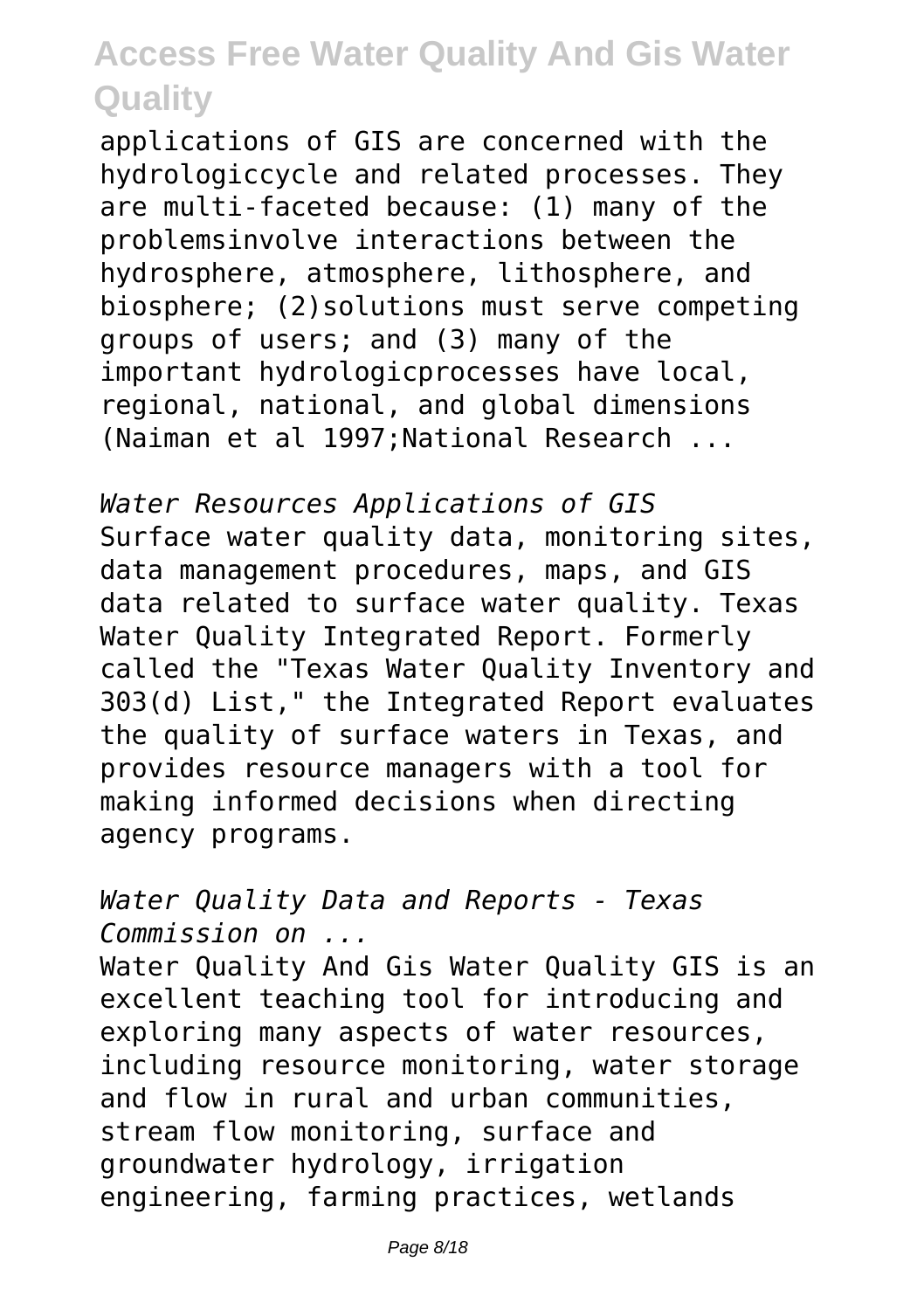Geographic Information Science for Land Resource Management is a comprehensive book focusing on managing land resources using innovative techniques of spatial information sciences and satellite remote sensing. The enormous stress on the land resources over the years due to anthropogenic activities for commercialization and livelihood needs has increased manifold. The only solution to this problem lies in the stakeholders' awareness, which can only be attained through scientific means. The awareness is the basis of the sustainable development concept, which involves optimal management of natural resources, subject to the availability of reliable, accurate, and timely information from the global to local scales. GIScience consists of satellite remote sensing (RS), Geographical Information System (GIS), and Global Positioning System (GPS) technology that is nowadays a backbone of environmental protection, natural resource management, and sustainable development and planning. Being a powerful and proficient tool for mapping, monitoring, modeling, and managing natural resources can help understand the earth's surface and its dynamics at different observational scales. Through the spatial understanding of land resources, policymakers can make prudent decisions to restore and conserve critically endangered resources, such as water bodies, lakes, rivers, air,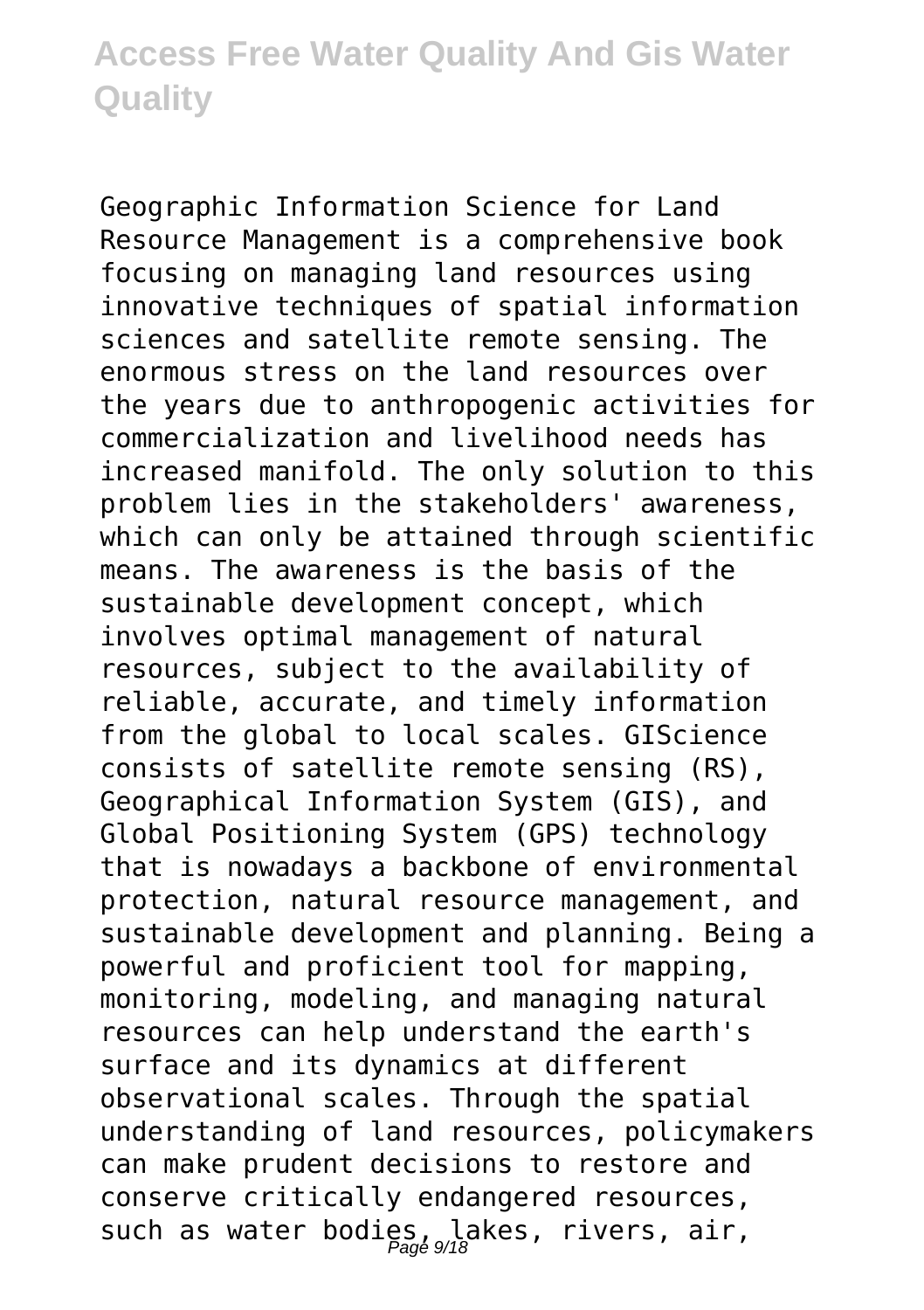forests, wildlife, biodiversity, etc. This innovative new volume contains chapters from eminent researchers and experts. The primary focus of this book is to replenish the gap in the available literature on the subject by bringing the concepts, theories, and experiences of the specialists and professionals in this field jointly. The editors have worked hard to get the best literature in this field in a book form to help the students, researchers, and policymakers develop a complete understanding of the land system's vulnerabilities and solutions.

The only book of its kind detailing how the National Hydrography Dataset is used within an ArcGIS environment.

Many lakes are receiving large volumes of contaminants from agricultural discharges, industrial emissions and municipal wastewater, which causes significant surface water pollution. The adverse environmental and health effects of lake contamination are a primary concern in environmental management. Water quality assessment methods and pollution control planning models are useful tools for researchers and decisionmakers to protect ecological environments and develop local economies. Also spatial information technologies such as Geographic Information Systems (GIS) make it possible to manage water bodies with more detailed<br>Page 10/18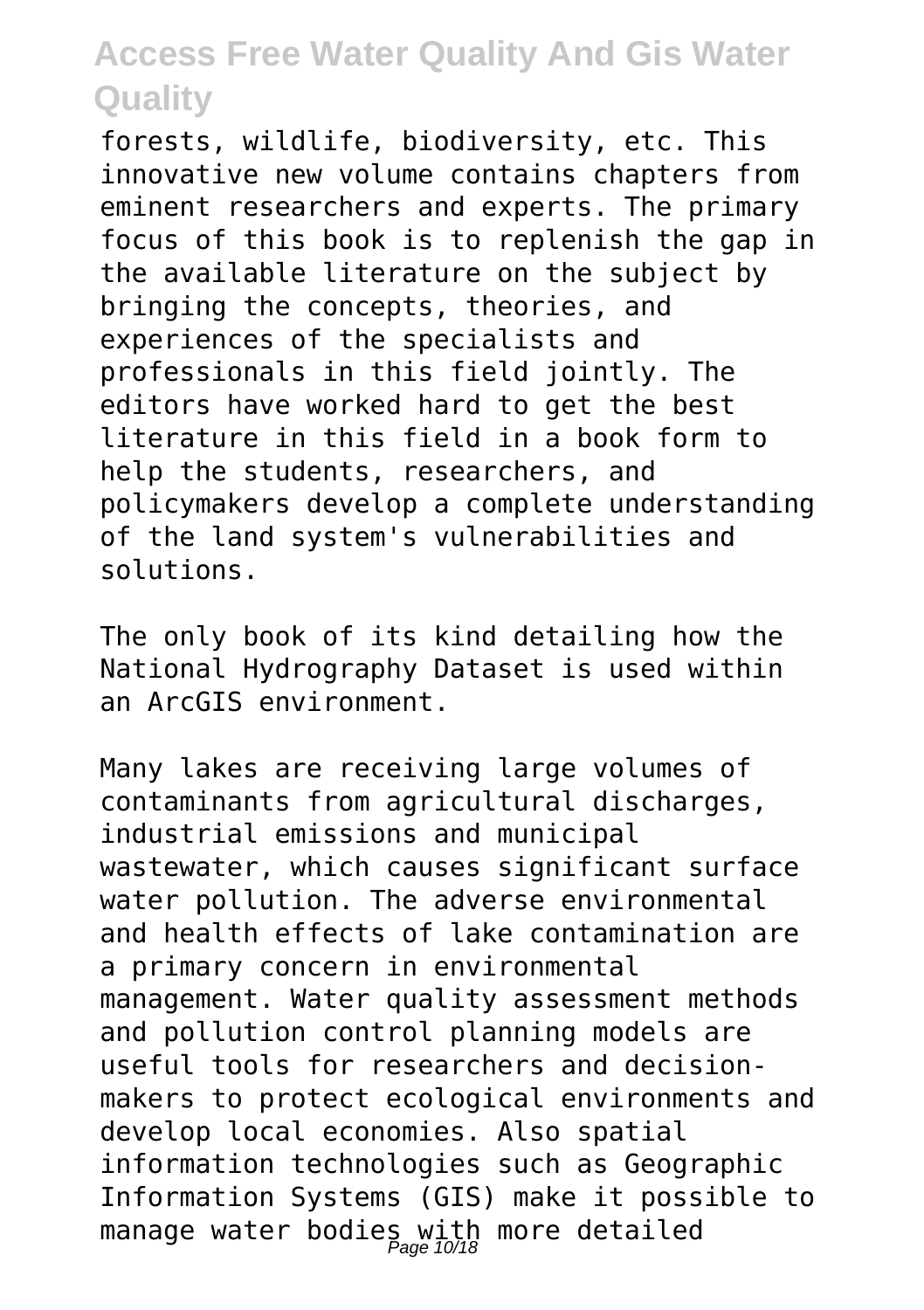location-based information. The goal of this thesis is to develop a GIS-based water quality assessment and pollution control planning approach for lake management (WQAPCP), which includes the following components: (1) evaluation of water quality based on four index methods with intercomparisons; (2) pollution control planning for a lake system based on an integration of pollutant distribution simulation and optimization models along with water quality index measures; (3) GIS technology to help implementing water quality assessment and lake contamination control optimization by creating displayed maps of the study results to provide spatial support for decisions.Several water quality evaluation methods are first presented in this thesis within the GIS framework to examine water quality index models, including the US Oregon water quality index (OWQI), the Canadian water quality index (CWQI), the Chinese single-factor water quality index (CNWQI-S) and the Chinese comprehensive water quality index (CNWQI-C) methods. These index methods are applied to assess the water quality of a real case. The assessment results are presented in the form of GIS maps containing the spatial distribution of the water quality levels and their ranking. Through an example of sensitivity analysis and comparison of four sets of water quality assessment results, the parameters with the most significant influence on lake water quality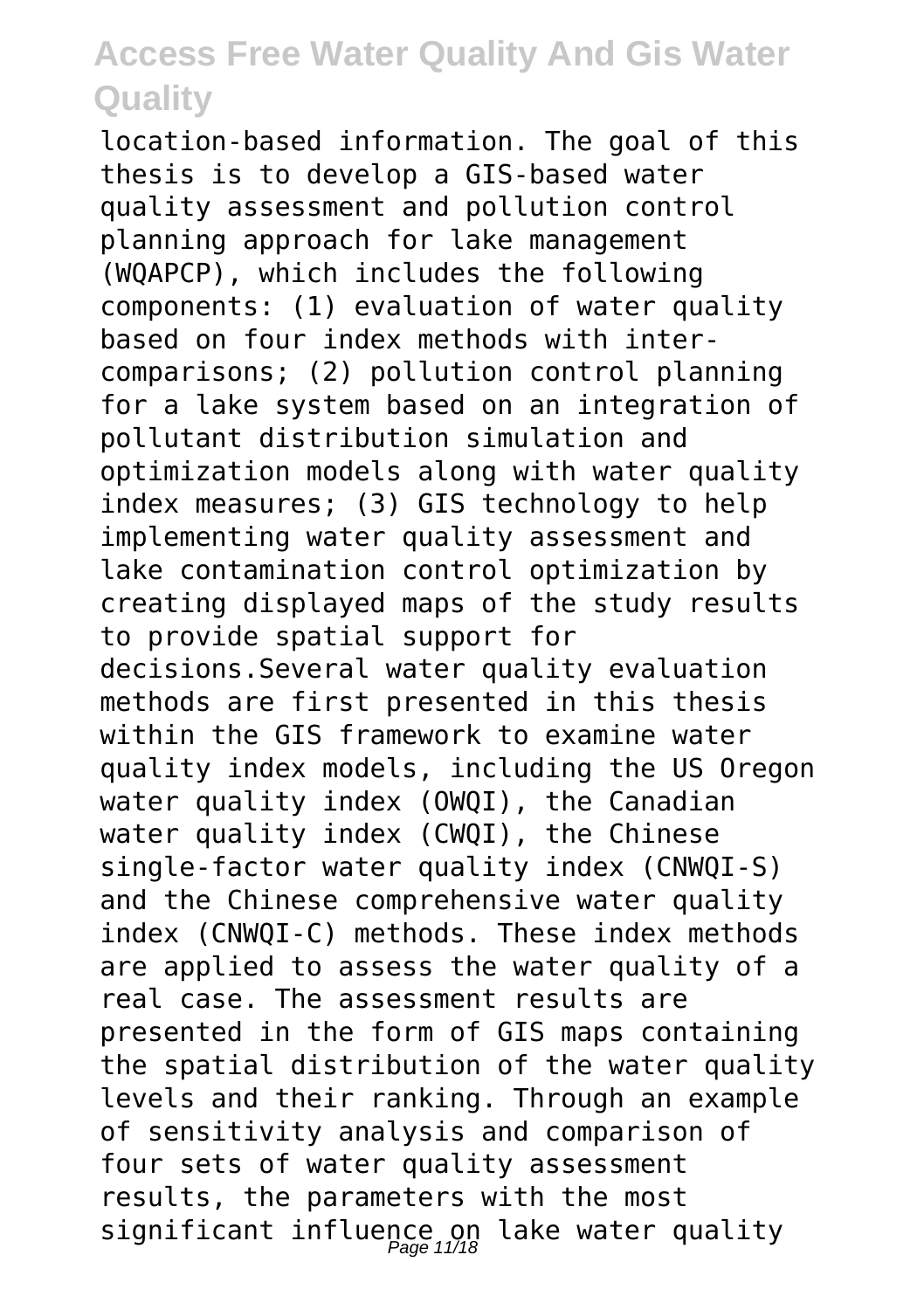are identified and the most suitable method of water quality evaluation is put forward to support future lake management.Subsequently, this thesis develops a simulationoptimization approach by integrating lake water quality simulation and lake pollution control optimization. A contaminant dispersion simulation is first conducted to provide input for the optimization study. Particularly, a single-objective programming (SOP) model and a multi-objective programming (MOP) model are developed, applied, and compared to support effective lake water contamination control planning under different lake management scenarios. Three periods and a set of significant levels are considered in the real case study to provide a comprehensive dynamic modeling and optimization analysis of lake pollution control through the simulation-optimization approach. Based on the developed optimization method and the case study results, the OWQI and CNWQI-C methods are utilized to help formulating the effective measures for lake water quality management. GIS technology is employed in this study to link the water quality assessment approaches and the lake pollution control optimization. By integrating the relevant data and creating visualized maps of the study results, GIS plays an important role in extending the modeling and assessment results for the lake water quality management with spatial georeferences.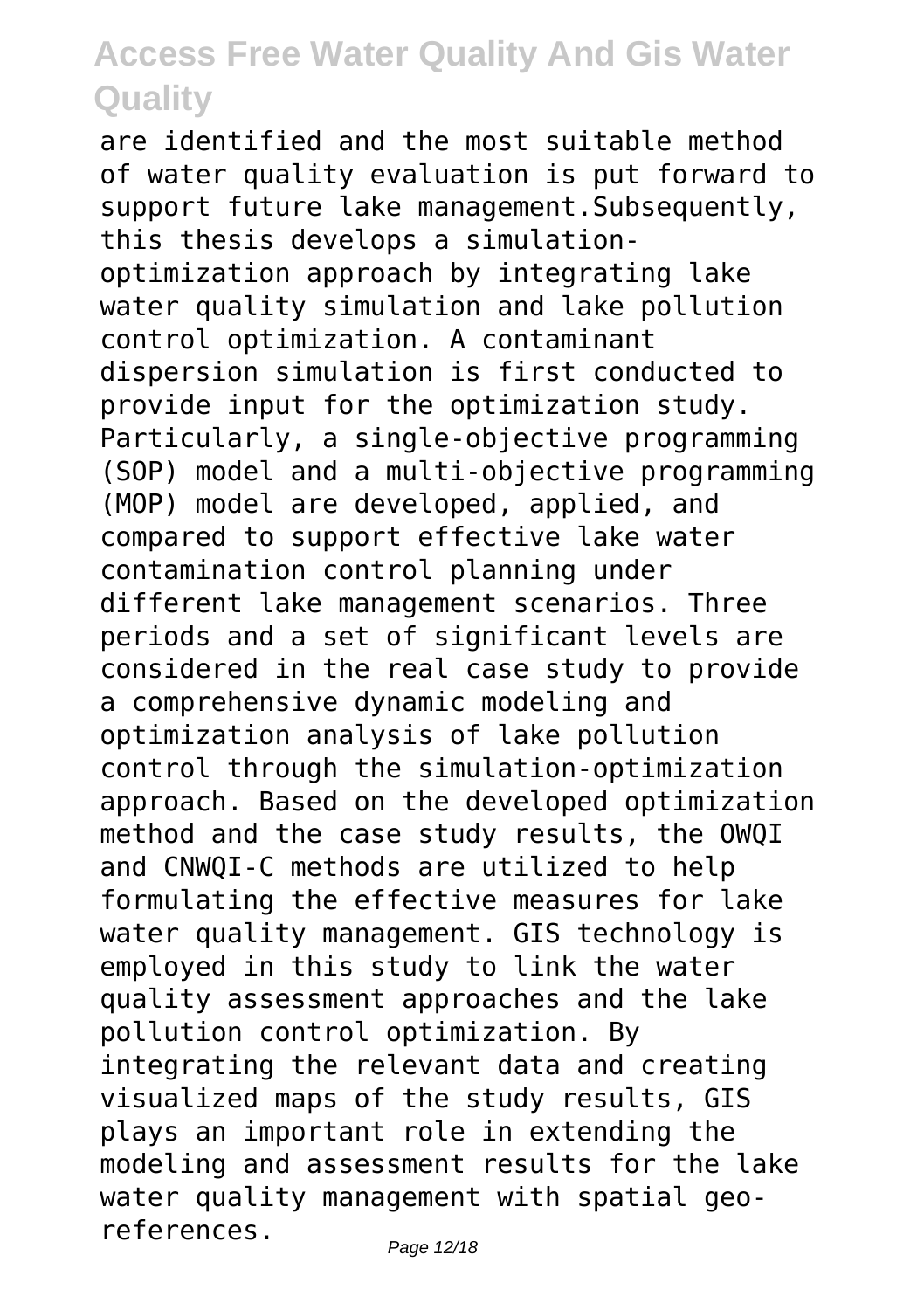It is an fact that surface water receives a large volume of pollutants from industrial, agricultural, and municipal sources. The adverse health and environmental effects of surface water pollution have been a major concern in environmental management. Water quality models are useful tools to simulate the complex transport and fate of pollutants in a water body and predict the short-term and long-term effects on water quality variation. The emergence of spatial information technologies, such as Geographic Information System (GIS) make it possible to assess and predict surface water quality with more details with respect to spatial information. The focuses of this thesis is to develop a comprehensive system named as GIS-SWQAM, which includes: (1) the development of a GIS-based water quality assessment system to assess the water quality and provide spatial distribution of water quality variables; (2) the development of an artificial neural network model to predict the change of water quality variables; (3) the development of a user interface that integrates the above models and functions; furthermore, a comparative analysis of the modeling approach developed in the GIS-SWQAM and the commercial model MIKE 21 was performed through field case studies. The GISbased water quality and ecological risk assessment models (MWQ module for marine water quality assessment and LWQ module for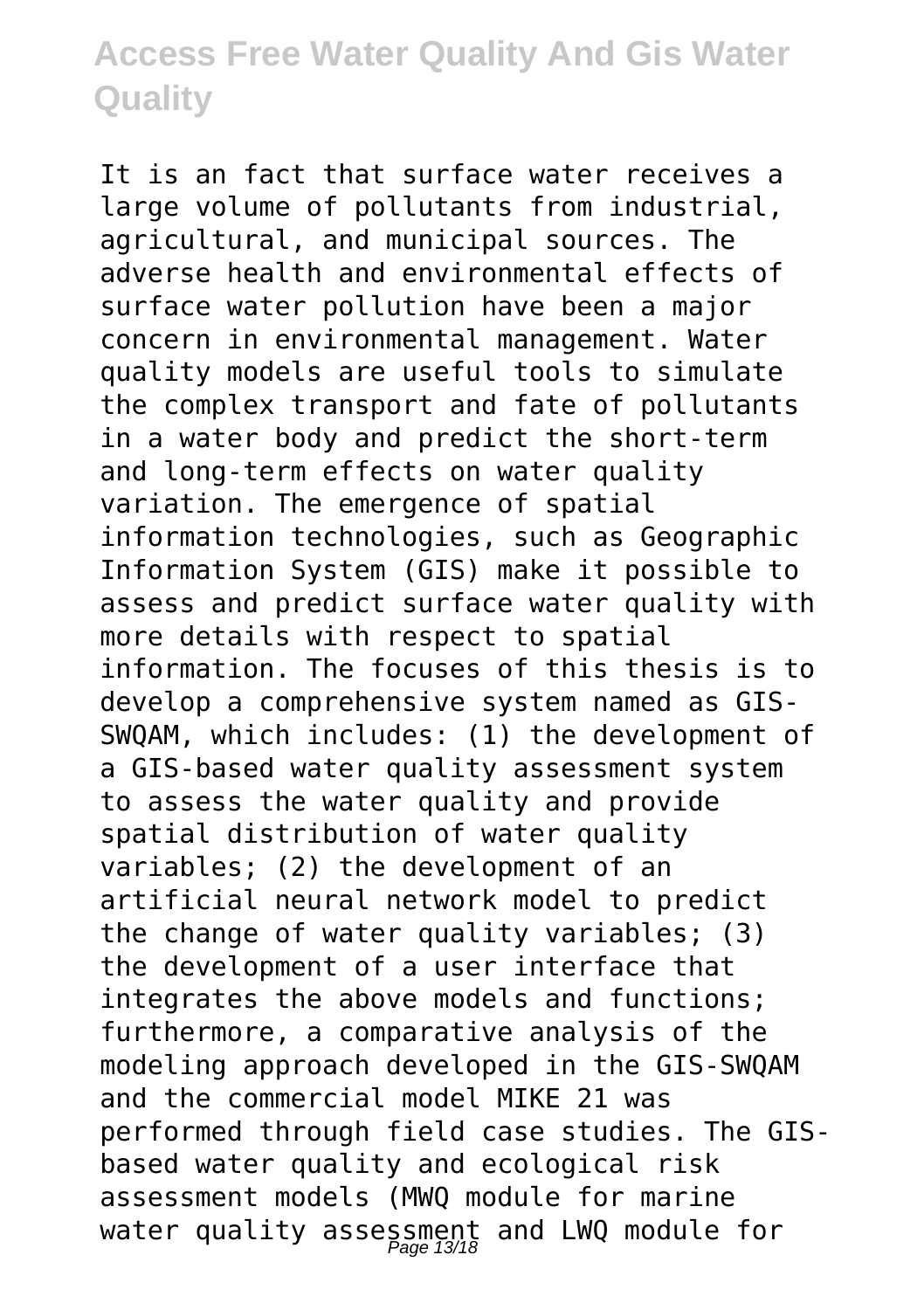lake water quality assessment) are developed by integrating a fuzzy risk assessment model, a eutrophication risk assessment model, a heavy metal risk assessment model, a dynamic database, the ArcGIS Engine, and a graphical user interface (GUI). The assessment results are both spatially and visually presented in the form of contour maps and color-coded maps that indicate risk levels. A large amount of data with both spatial and temporal distributions is managed by the developed system and analyzed by the assessment modules. The developed MWQ and LWQ modules are respectively applied in the Liaodong Bay of China and Lake Champlain. The MWQ and LWQ produce risk maps that depict the spatial distribution of integrated water quality index values, eutrophication risk levels and heavy metal risk levels in the study area. The maps generated can provide a better understanding of the distribution of the water quality and ecological risk levels. The primary factors that affect the water quality are subsequently examined using the visualized results. An artificial neural network model with the back-propagation algorithm (BPANN) is first developed using Matlab to predict the chlorophyll-a concentration in Lake Champlain. Then, the algorithm of the BPANN model is built using the C# programing language and integrated with GIS and the database to build the ANN module, which is applied to predict the total phosphorus concentration in Lake Champlain.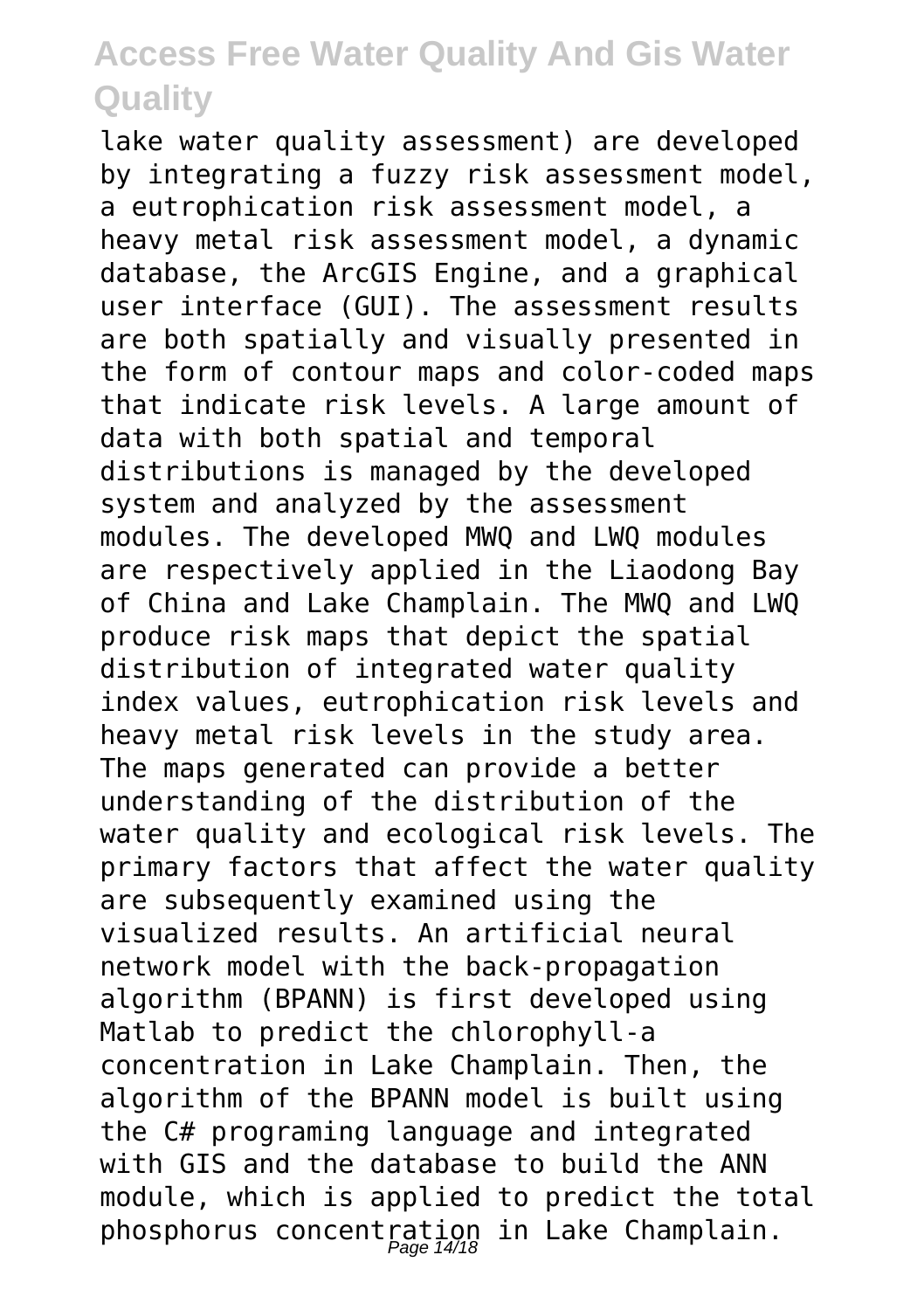The best performing model is determined among the results of models built with different combination of input variables, which are preliminarily selected by linear correlation analysis and domain knowledge. Subsequently, the performances of the BPANN models are validated by a new set of field data. Similar to the MWQ and LWQ modules, the ANN module also produces the spatial distribution maps of the predicted concentrations; errors made during the prediction are presented in the user interface. The results indicate that the developed BPANN models can provide acceptable prediction results and can be used to provide a quick modeling assessment of water quality variation for managers. In this thesis, the MIKE 21 FM software is also used to establish a hydrodynamic model coupled with a transport model to simulate the total phosphorus concentration in Lake Champlain. A comparative analysis is performed between the results of the MIKE 21 model and the BPANN model. The results of the MIKE 21 model are acceptable, but not as good as that of the BPANN model. This further verifies that the developed BPANN model is a reliable tool to assess the lake eutrophication and to help managing lake water quality. The developed system can be also applied to surface water management in other area.

GIS and Geostatistical Techniques for Groundwater Science provides a detailed synthesis of the application of GIS and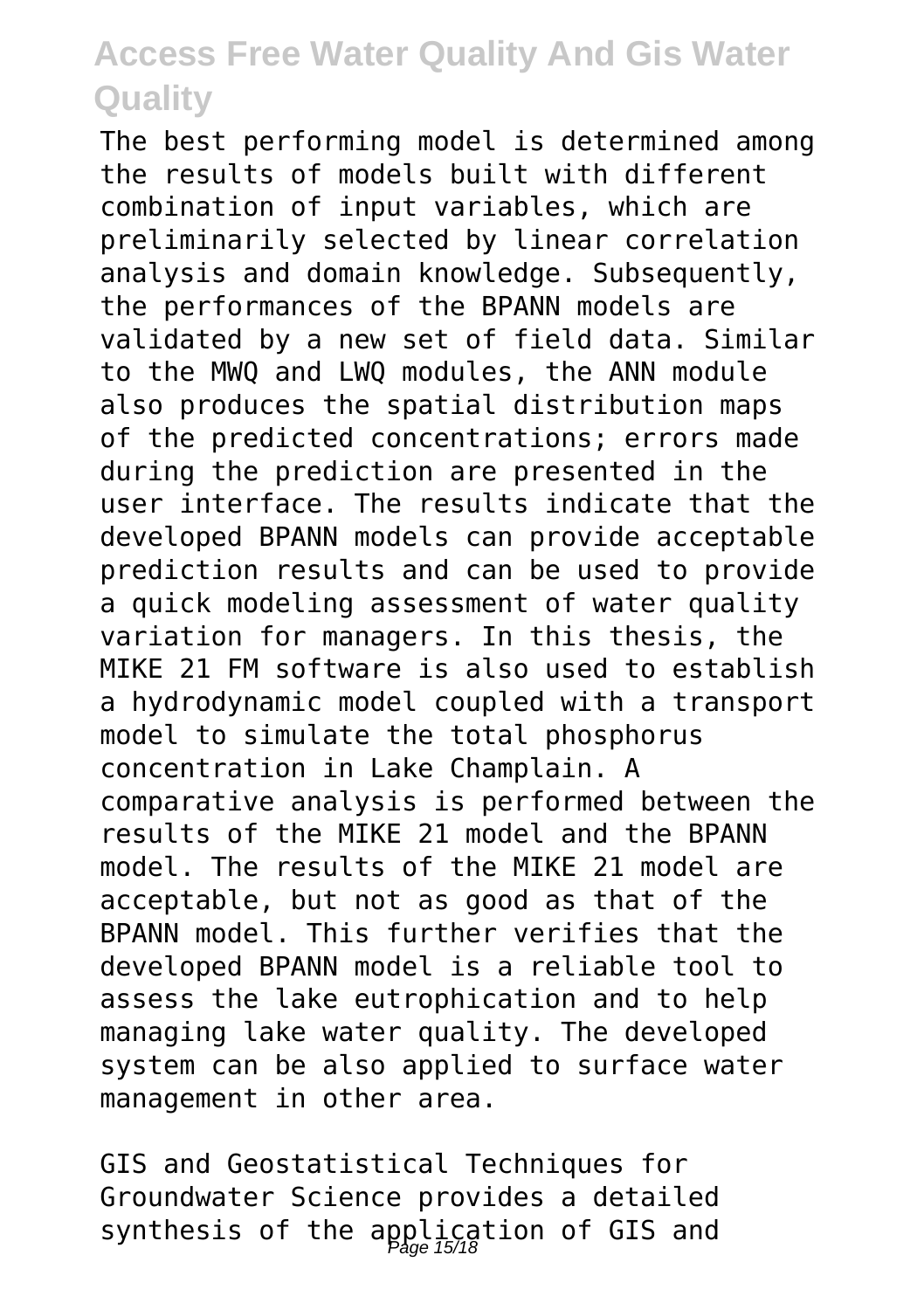geostatistics in groundwater studies. As the book illustrates, GIS can be a powerful tool for developing solutions for water resource problems, assessing water quality, and managing water resources. Beginning with an introduction to the history of GIS and geostatistical techniques in groundwater studies, the book then describes various spatial techniques, including case studies for various applications, from quality assessment, to resource management. This book assembles the most up-to-date techniques in GIS and geostatistics as they relate to groundwater, one of our most important natural resources. Provides details on the application of GIS and statistics in groundwater studies Includes practical coverage of the use of spatial analysis techniques in groundwater science Bridges the gap between geostatistics and GIS as it relates to groundwater science and management Offers worldwide case studies to illustrate various techniques and applications in addressing groundwater issues

GIS and Geocomputation for Water Resource Science and Engineering not only provides a comprehensive introduction to the fundamentals of geographic information systems but also demonstrates how GIS and mathematical models can be integrated to develop spatial decision support systems to support water resources planning, management and engineering. The book uses a hands-on<br>Page 16/18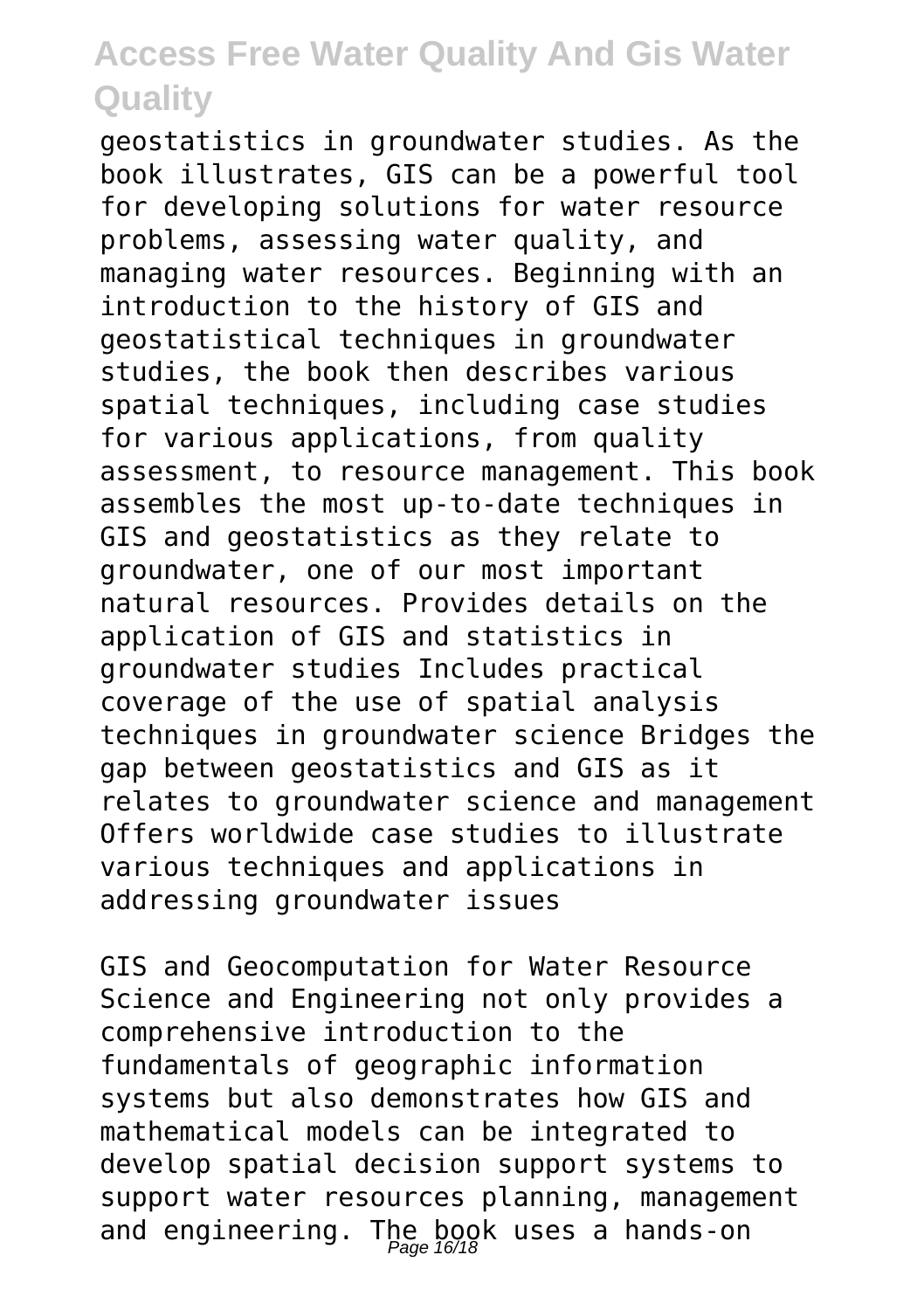active learning approach to introduce fundamental concepts and numerous casestudies are provided to reinforce learning and demonstrate practical aspects. The benefits and challenges of using GIS in environmental and water resources fields are clearly tackled in this book, demonstrating how these technologies can be used to harness increasingly available digital data to develop spatially-oriented sustainable solutions. In addition to providing a strong grounding on fundamentals, the book also demonstrates how GIS can be combined with traditional physics-based and statistical models as well as information-theoretic tools like neural networks and fuzzy set theory.

Water Quality and GIS; provides a unique insight into the problems our planet faces in terms of water quality and quantity, and what to do about it. This is the only books expressed comprehensive and interdisciplinary focus to hydrological understanding with the multidimensional approach. This book made of 06 years consistently research on water resources, makes it ideal source for students, teachers, industrialist, water experts and environmentalists. This book provides an essential guide to researchers, it offers: various aspects of water; on the challenges and experiences in present scenario. Simply explained, Water Quality and GIS is an important book for all who wish to make a difference in how to plan and manage